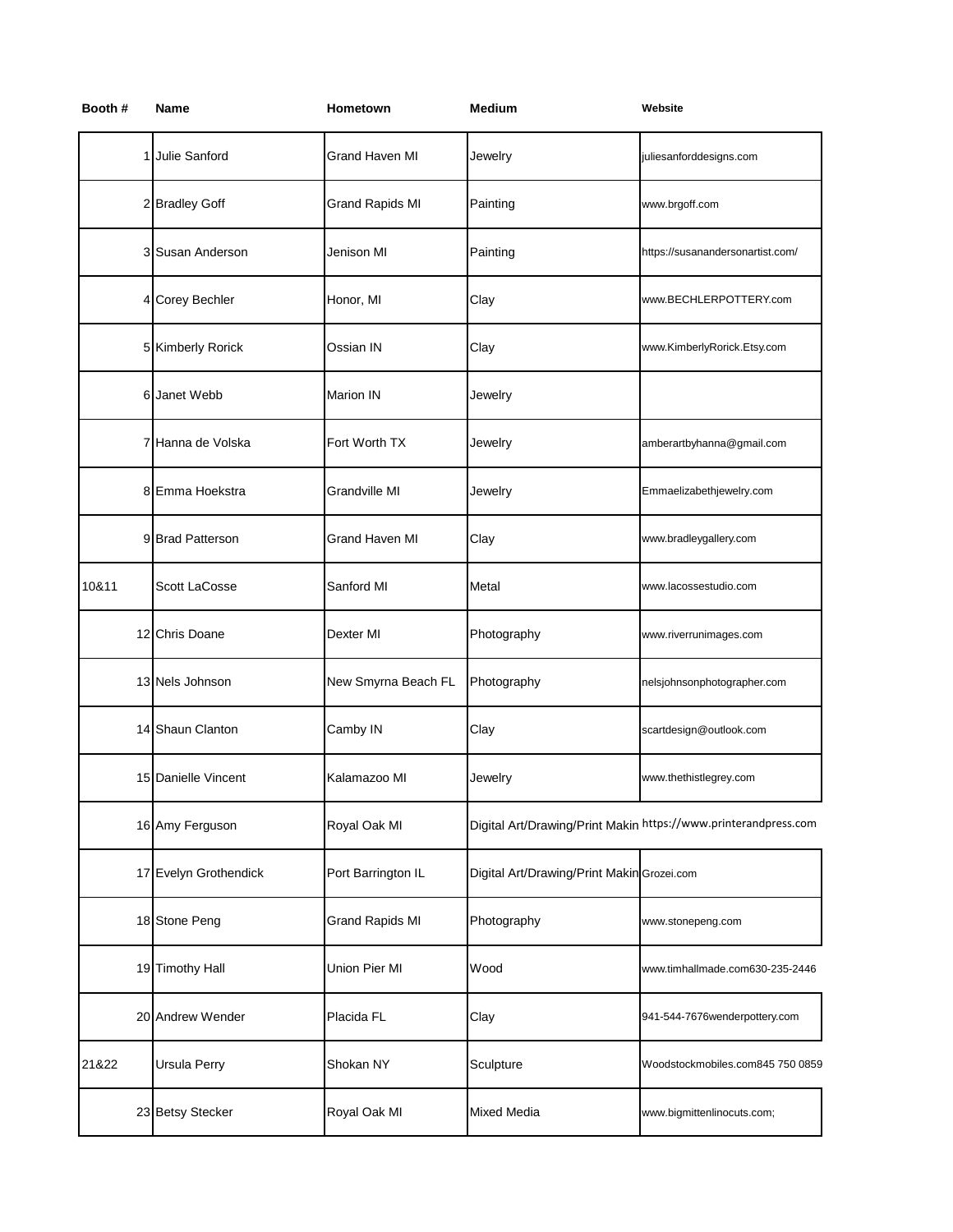|         | 24 Julie Billups                                    | Ada MI                  | Jewelry                                                   | www,shopsilverfish.com                                              |
|---------|-----------------------------------------------------|-------------------------|-----------------------------------------------------------|---------------------------------------------------------------------|
|         | 25 Jurate Phillips                                  | Columbus OH             | Painting                                                  | gourmetartstudio.com                                                |
|         | 27 Bradford Pollack                                 | East Lansing MI         | Photography                                               | info@bradfordpollack.com                                            |
|         | 28 Bradford Pollack                                 | East Lansing MI         | Photography                                               | info@bradfordpollack.com                                            |
| 29 & 30 | David Lewis                                         | Kalamazoo MI            | Wood                                                      | www.figuresofwood.com269-217-9386                                   |
|         | 31 Jeffery Shawhan                                  | Racine WI               | Clay                                                      | theelmentsstudio.com                                                |
|         | 32 Russell Peters                                   | Valley Center CA        | Mixed Media                                               | www.faithfiredpottery.com                                           |
|         | 33 Wanda Zuchowski-Schick                           | Rossford OH             | Painting                                                  | etsy.com/wandaswatercolors                                          |
|         | 34 Kevin Kaye                                       | <b>Traverse City MI</b> | Sculpture                                                 | 231-313-7844                                                        |
|         | 35 Anna Barnhart                                    | Kalamazoo MI            | Painting                                                  | www.annabarnhart.com                                                |
|         | 36 Tyler Voorhees                                   | Fennville MI            | Mixed Media                                               | tylervoorheesart.com                                                |
|         | 37 Kelly Lyons and John Lucassia Rochester Hills MI |                         | Clay                                                      | luckybunnyarts.com                                                  |
|         | 38 Debi Dwyer                                       | Boone NC                | Glass                                                     | Debidwyerdesigns.com                                                |
|         | 39 Otis Harville                                    | Carmel IN               | Photography                                               | www.Lightscap3s.com                                                 |
|         | 40 Sylvia Pixley                                    | Monroe, MI              | Mixed Media                                               | SylviaPixley.com734-242-4725                                        |
|         | 41 QQ Miao                                          | Ann Arbor MI            | Jewelry                                                   | 734 834 5588                                                        |
|         | 42 Paul James                                       | Ann Arbor MI            | Photography                                               | http://european-<br>images.com/photographic-workshop-<br>tours.php# |
|         | 43 Richard Teft                                     | <b>Grand Rapids MI</b>  | Clay                                                      | Abbapottery.org                                                     |
|         | 44 Maykel Medina                                    | Seminole FL             | Sculpture                                                 | www.maykelfineart.com                                               |
|         | 45 Bruce Green                                      | Micanopy FL             | Digital Art/Drawing/Print Makin Instagram.com/vitrene8334 |                                                                     |
|         | 46 Tyler Quillan                                    | Scottville MI           | Sculpture                                                 | 231-233-7782                                                        |
|         | 47 Michael Opipari                                  | Madison Heights MI      | Jewelry                                                   | https://www.opiparisilversmith.com                                  |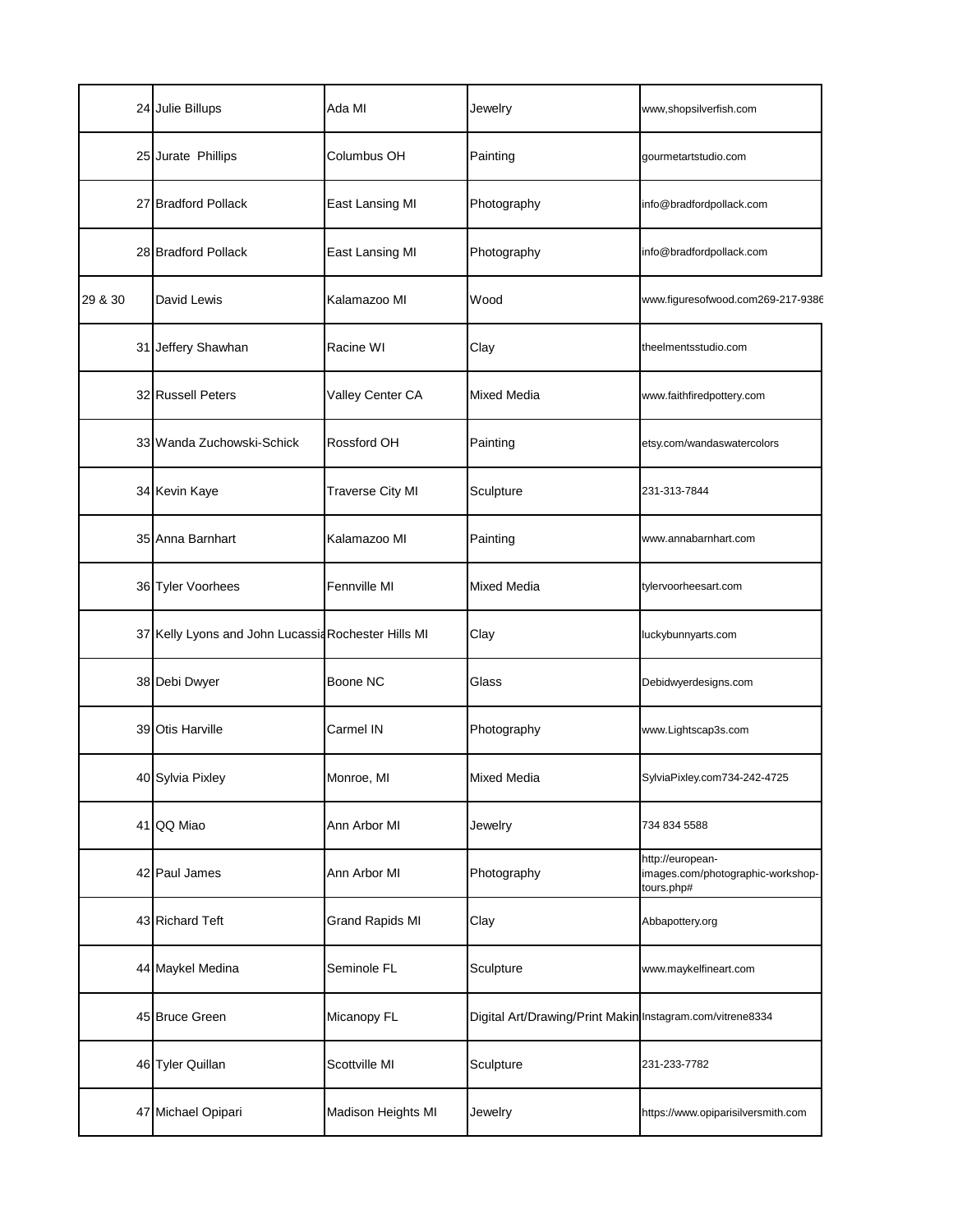|         | 48 Keyon Lovett          | Swartz Creek MI        | Mixed Media                                              | www.theartschooldropout.studio      |
|---------|--------------------------|------------------------|----------------------------------------------------------|-------------------------------------|
|         | 49 richard fizer         | Fort Myers FL          | Glass                                                    | Rich Fizer glass 239425 7325        |
|         | 50 Carroll Swayze        | Englewood FL           | Painting                                                 | www.carrollswayze.com               |
|         | 51 Tia Riva              | <b>Grand Rapids MI</b> | Painting                                                 | genienetoo.etsy.com                 |
|         | 52 Christine Borowski    | Ferndale MI            | Jewelry                                                  | www.etsy.com/shop/hypknotica        |
|         | 53 Lori McNeelan         | Holton IN              | Wood                                                     | www.reclaimedblessings.com          |
|         | 54 Kelly O'Neill-Dusome  | Wyoming MI             | Painting                                                 | www.kellyaodart.com                 |
| 55&56   | Chad Anderson            | Cedar Springs MI       | Sculpture                                                | andersonsmetalsculpture.com         |
|         | 57 Mark Hilligoss        | <b>Hilliard OH</b>     | Wood                                                     | www.fairTURNStudio.com              |
|         | 58 Thomas Bauer          | Clearwater FL          | Painting                                                 | Tbauerart@gmail.com                 |
|         | 59 Jennifer Akese-Burney | Schaumburg IL          | Fiber                                                    | akesestylelines.com                 |
|         | 60 Emre Tekeli           | Tampa FL               | Jewelry                                                  | Tekeli Designs Facebook, Instagram  |
|         | 61 Salina Kalnins        | Tekonsha MI            | Mixed Media                                              | www.artonthewater.com -             |
|         | 62 Mallory Shepler       | Harbor Springs MI      | Jewelry                                                  | www.mk-metals.com                   |
|         | 63 Lisa Berry            | <b>Grand Rapids MI</b> | Fiber                                                    | www.motherloom.com608-807-9747      |
| 64 & 65 | David Vollmer            | Grand Haven MI         | Metal                                                    | 616-268-9635                        |
|         | 66 Conrad Kaufman        | Galesburg MI           | Painting                                                 | fencerow.com                        |
|         | 67 Cindy Cumming         | Chelsea MI             | Fiber                                                    | CindyBellaDesigns.com, (773) 410-75 |
|         | 68 Paul Kober            | <b>Holland MI</b>      | Photography                                              | paulkoberphoto.com<br>630-783-0321  |
|         | 69 Jiaqi Lin             | <b>Grand Rapids MI</b> | Clay                                                     | 616-406-8680                        |
|         | 70 Kelly Kaatz           | Ferndale MI            | Clay                                                     | www.kellykaatz.com                  |
|         | 71 Jodi Burton           | Oak Park MI            | Digital Art/Drawing/Print Makin www.jodilynndoodles.shop |                                     |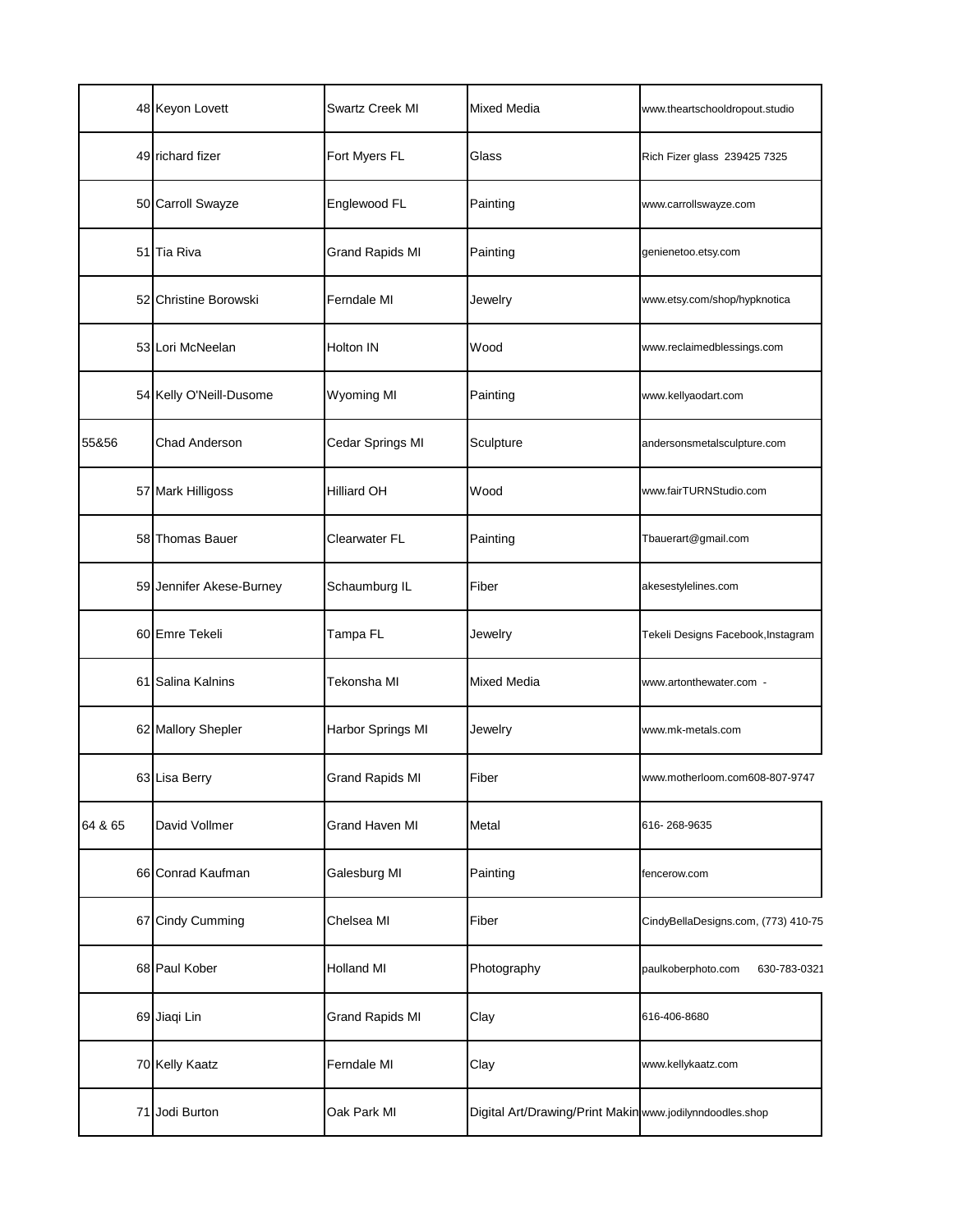| 72 Bernadette Szajna    | Fort Worth TX       | Jewelry            | AllForTheBetterDeesigns.com,  |
|-------------------------|---------------------|--------------------|-------------------------------|
| 73 Espacia Fotiu        | Warren MI           | <b>Mixed Media</b> | www.espaciafotiu.com          |
| 74 Anthony Brass        | Warren MI           | Painting           | www.anthonyrbrass.com         |
| 75 David Nugent         | Hinsdale NH         | Jewelry            | Evensongjewelry.com           |
| 76 William Christiansen | Schoolcraft MI      | Photography        | WmChristiansenPhotography.com |
| 77 Michelle McLendon    | <b>Brundidge AL</b> | <b>Mixed Media</b> | www.thepurpleonionbooks.com   |
| 78 Amanda Tyburski      | Dexter MI           | <b>Mixed Media</b> | 219-608-5480                  |
| 79 Andrew Otis          | East Jordan MI      | Clay               | Www.Otispottery.net           |